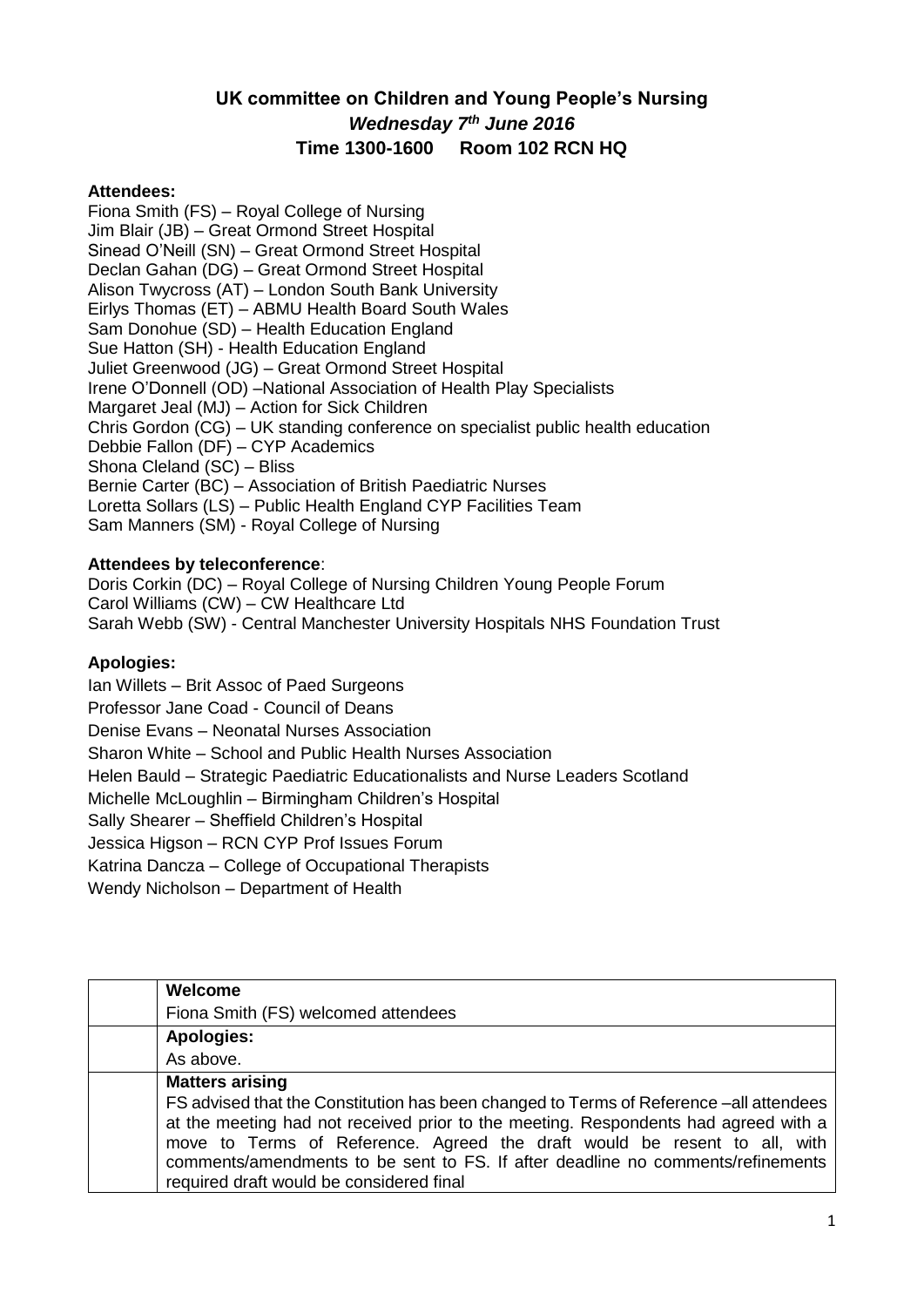Any interests need to be declared at the start of the meeting or prior to an agenda item. **Action:** Resend draft Terms of Reference requesting feedback **Professional nursing issues across the UK** Nurse education & NMC pre-registration standards - Sue Hatton See collated report from HEE. Hilary Cass and Liz Fradd had chaired a roundtable event which approx. 25 people attended. Discussions held around NMC Standards going forward. NMC anticipate draft standards by year end and in place by 2018. SH will send further information including the opportunity to respond. Apprenticeships-Sam Donohue Apprenticeships are about change with a target to deliver 28,000 annually. A levy will be made across all sectors starting with a £3 million pay bill. An organisation will receive a digital voucher which can be redeemed. Emphasis to be upon quality with set standards. An end point assignment now added. All new apprenticeships will need to comply with new standards. Different levels of apprenticeships are available. Lisa Bayliss-Pratt has been asked to chair a meeting in respect of landscape between the DH and NMC. The emphasis is upon learn whilst you earn, which will enable widening of entry gate to nursing. Work has begun on looking at international perspectives. Trailblazers are looking at adult nursing initially. Development of apprenticeships for children's nursing at level 5 will need to wait for new NMC undergraduate standards. Delays may cause significant workforce gap. In interim it is appropriate to wait for draft NMC standards before exploring development of CYP apprenticeships. Nursing Associates - Sam Donohue Consultation response released ten days ago. Five workshops (to include London, Reading, Birmingham and Newcastle) are to take place in July as part of the next phase to scope the role. Requests will need to be made for formal application to be a test site. **Bursaries** PDF<sup>1</sup>  $\blacktriangleright$ RCN Bursaries briefing.pdf FS advised that 17,000+ responses had been received to an RCN survey. See attached RCN interim position about student bursaries *Discussion* Serious concerns have been raised as the numbers of young people coming into the profession will reduce and will also potentially exclude older people who want to change profession. Northern Ireland have a further 35 placements as the bursary issue does not affect them. Further funding would be available in place of the bursary but will be loans (max loan £63,000 over 3 years) which will take 30 years to pay back once earning. Some careers advisers are giving incorrect information. It must be clear which pathways can be accessed. Help is also needed to retain staff. Universities could potentially lose money on nursing courses. <http://www.rcn.org.uk/studentbursaries> Commissioning of student numbers across the UK - Debbie Fallon, Eirlys Thomas and Doris Corkin (apologies from Helen Bauld - no replacement given)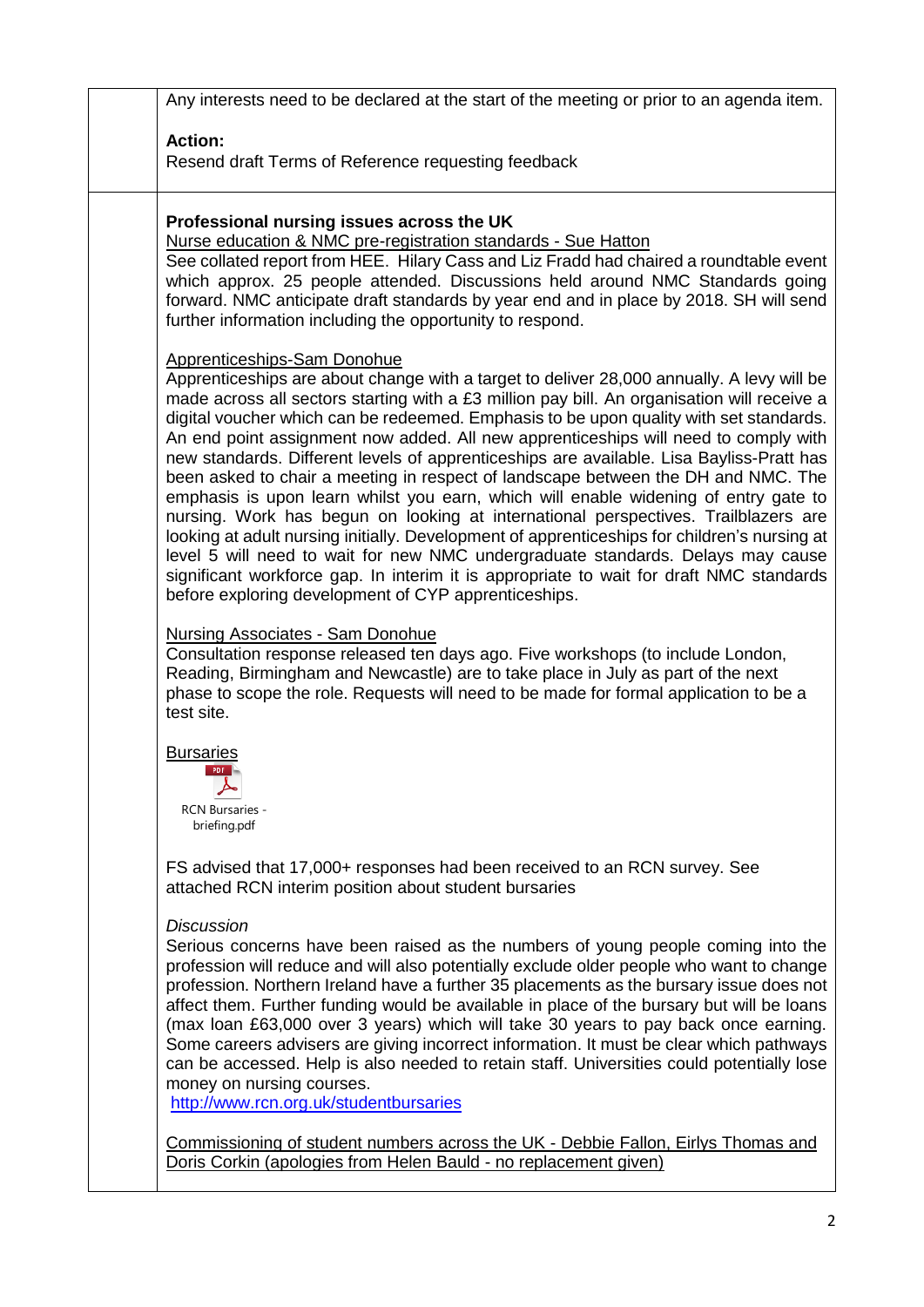*Debbie Fallon*

The current commissioning model is that universities only recruit the number of students requested by the HEE based on their workforce planning calculations. These students are required by the NMC to complete 2300 hours of practice. Current commissioning via HEE workforce planning model is seen to be problematic as most Trusts are plugging gaps in staff with the use of agency and overseas nurses. HEE lost £1.2 billion on future non-medical workforce. In addition the case for health education funding reform put forward by the government has suggested that the move from bursary to student loan would result in 10,000 more nursing, midwifery and allied health students during this parliament. On the other hand the London Economics report on the impact of the CSR suggests there is likely to be an approximate 6% drop in applications. From 2017 universities will set their own admissions numbers – however there will still be the same number of practice placements available. There is also currently much discussion about the need to transform the CYP workforce with a perceived need to increase the mental health, learning disability and community focus. The Shape of Caring review is also likely to impact on the future workforce. The NMC standards for education are also being reviewed with a view to implementation in 2018 hoping to address the issue of parity of esteem in mental health and the current inconsistencies in graduate ability. Undergraduate nursing is only part of the commissioning discussion – In efforts to provide a workforce fit for the future we also have to consider the new Nursing Associate role, Apprenticeships, and routes such as the various available Adult Nurse transition to Children's Nurse qualifications. These issues raise a number of questions:

- a) Who will provide the nurse education of the future? Who is waiting in the side lines? Will it be a "free for all" and what will the impact be?
- b) How do we address the inevitable completing goals? I.e. how do universities work together but also compete for students?
- c) There is some discussion of a national curriculum with "local flexibility" but what will this mean in practice and what will it include?
- d) How will the pressure on placements and mentors be addressed?
- e) Is there scope to reduce the NMC stipulated 2300 practice hours?
- f) How will fee paying students be expected to pay for travel to distant placements? Will distant placements lose out?
- g) How can Trusts be helped to retain staff? The issue of lack of staff can't be solved by simply increasing student numbers. How can the "leaky bucket" issue be best addressed? Is this about developing a satisfactory career framework?

## *Doris Corkin*

Links with UCAS made recently which has opened gates to international students. Some students rely on the student hardship fund.

## *Eirlys Thomas*

Wales - Commissioning numbers have reduced*.* There are three main universities. Problem applying for jobs in 2014 – 80-100 places available. This does not reflect the workforce.

Workforce requirements - Juliette Greenwood